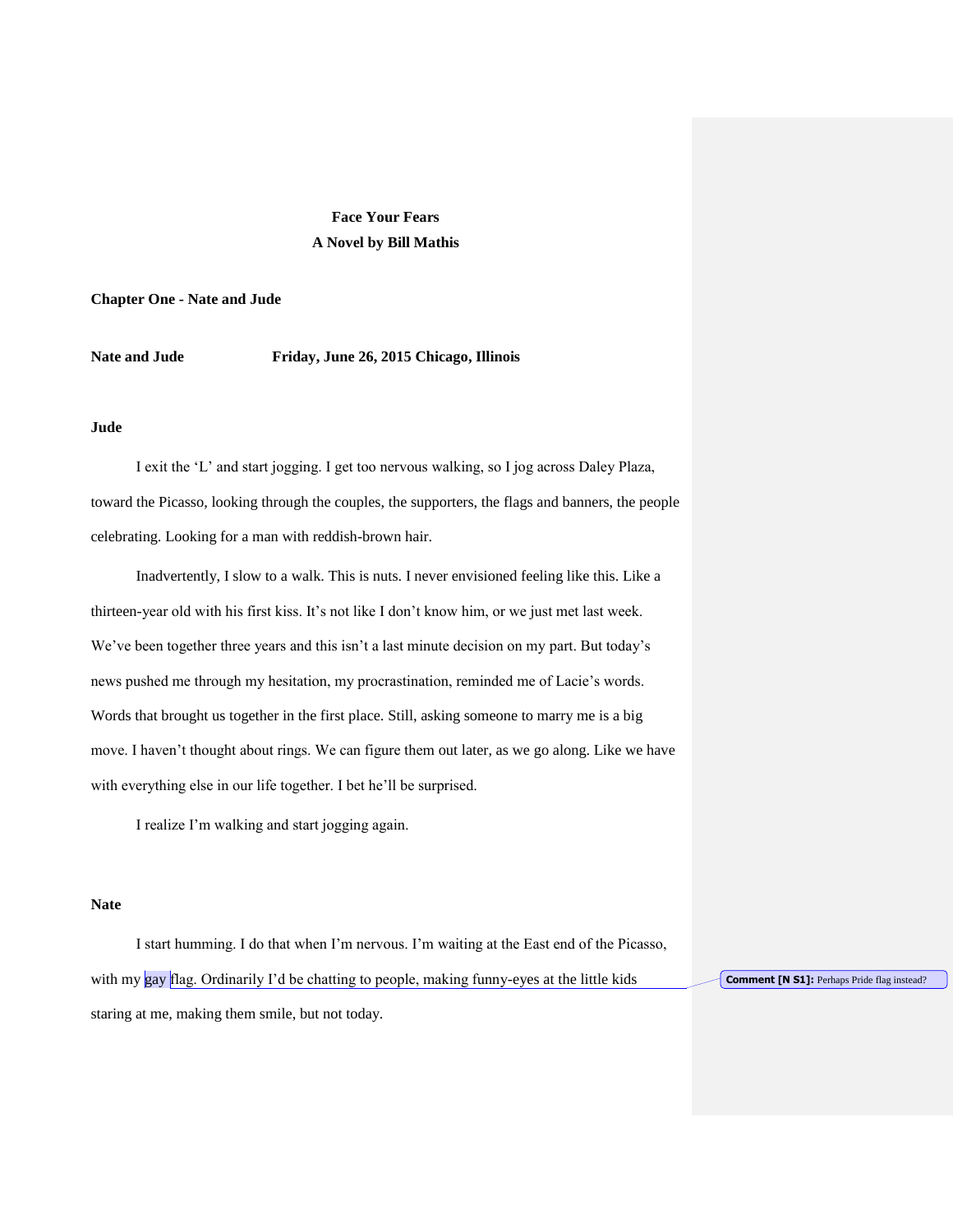The rings are tight on my finger. I designed them, and my friend made them. They're ceramic. I've had them for two months, not sure why I was waiting to ask him. When I heard the news late this morning, I knew today was the day.

I hum some more. I want to break out singing. A show tune, maybe *Some Enchanted Evening*, in honor of the first time we met as adults. Now that would be funny! Singing would relieve my stress, but it would also draw attention, which I don't need, we don't need. I didn't think asking him to marry me would make me this jittery. We've been together three years. Still, it has, and I am. I wonder if he will be shocked. I've managed to keep the rings hidden, which is amazing.

I hum some more.

**Comment [N S2]:** Today is different, though.<br>Today, the attention isn't just on him, and rightly so.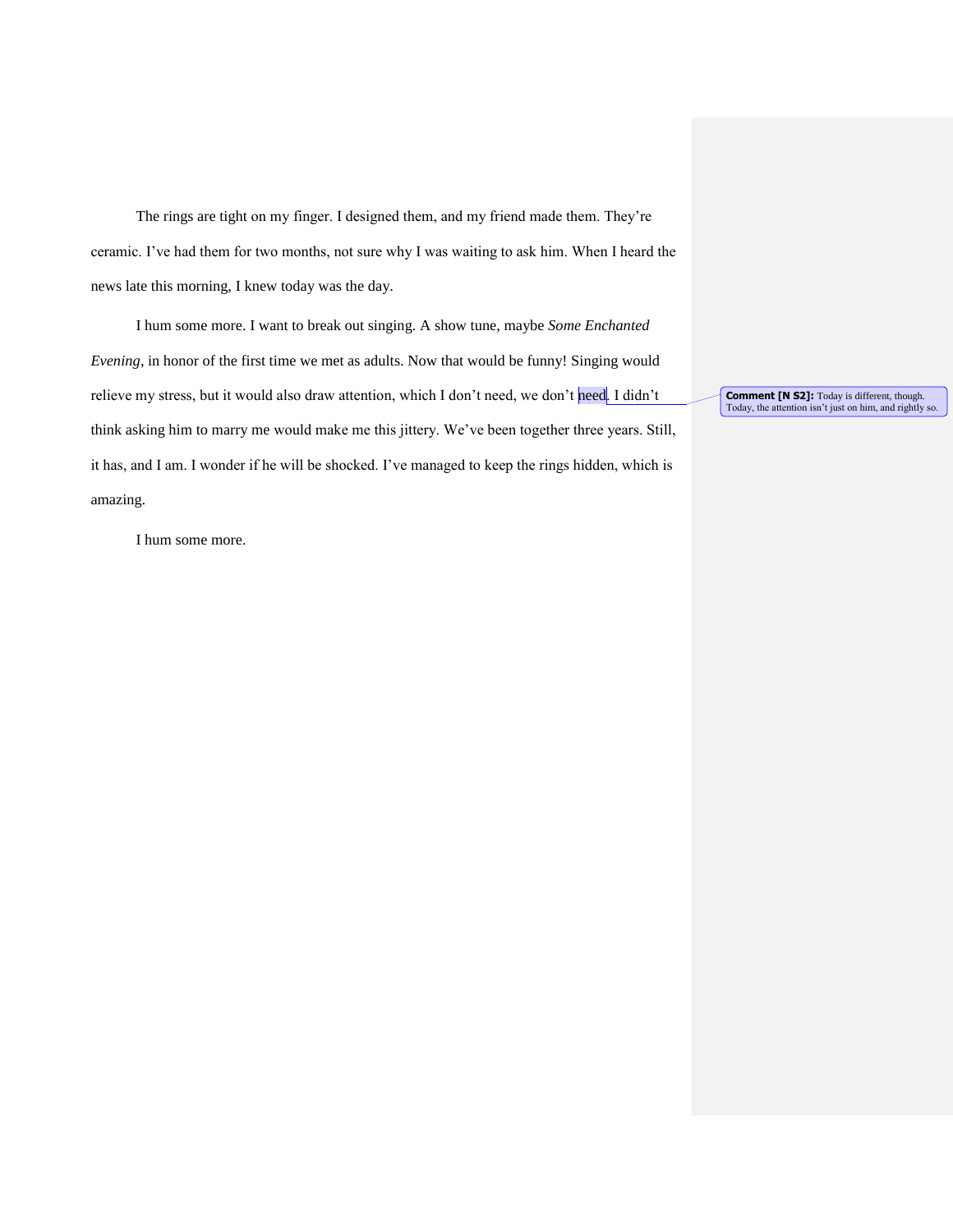### **Chapter Two - Nate**

### **Nate McGuire, Age 8 October 1996 Suburban Chicago**

Me and Mikey are going to a healing service. We're singing camp songs in the back seat of my mom's Jaguar. I'm trying to sing in my quiet voice, which Mom says is my loud voice anyway.

J*ohn Jacob Jingleheimer Schmidt, that's my name, too. Whenever we go out, the people always shout, there goes John Jacob Jingleheimer Schmidt. Dah dah dah dah, dah dah dah.*

Mikey taps my shoulder so that I look over at him. He winks and points his first finger up. Not his second one, he'd get in big trouble if his mom saw him doing that. Her name is Judy Howard. She's in the front seat, talking God stuff with my mom. My mom's name is Krys McGuire. I nod. I know he means we're going to sing the second round loud, lots more loud.

We holler it out, my throat even starts to hurt. J*ohn Jacob Jingleheimer Schmidt!*

"Boys! Boys! You must sing quietly or not at all," Mom yells back at us. "Nate, your voice is far too loud, now quiet down! Judy and I can't hear ourselves think." She's smiling so I know she's not mad. She hardly ever gets mad, just nervous and concerned about me being disabled. But she usually calls it handicapped. I have CP, cerebral palsy. But when I was little and didn't talk good, I told people I had Tee Pee, tea-a-bull-pawlly.

Now, when people stare at me in my wheelchair, I say real nice, "My name is Nate, I have cerebral palsy and I'm a spastic quadriplegic. Do you have any questions I can answer about my condition?" Most people don't. I think they're surprised I can talk and think. Usually they act like they want to get away from me. One time at the mall, a big kid said he wondered why my parents took me out in public. He said I looked ugly and messed up. Only he used the 'F' word. I gave him the finger with my right hand. I have pretty good control with my right

**Comment [N S3]:** Oh, Lord… do I remember those! I went to a few, at my aging grandmother's behest. I actually had to stop yesterday, when I first read this, so I could get a grip.

**Comment [N S4]:** I always heard it as"…his name is my name too.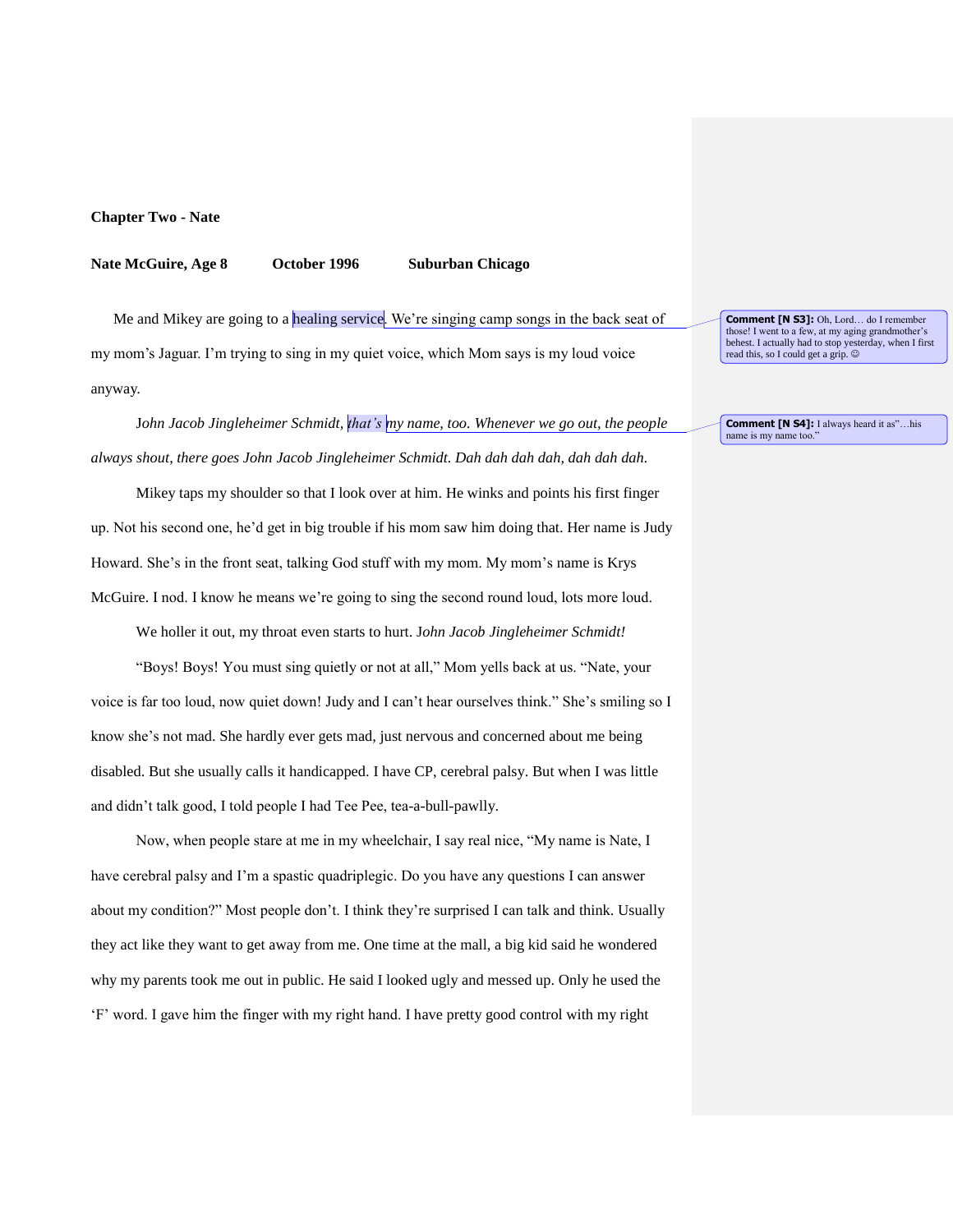hand. But not with my left hand, or my legs. My big sister, Lacie—she's thirteen—ran up to him and yelled she'd beat the crap out of him. Only she really said s-h-i-t. Then Dad took us home and sent us to our rooms.

Mikey looks at me funny. His eyebrows are raised up. I remember I'm supposed to give Mom an answer. "Okay, Mom. I'll try not to yell. Hey, Mikey, let's sing the *This Land* song, only I don't know all the words."

Mikey starts out in his inside voice. *This land is your land*. I catch up with him. *This land is my land*, *from California to the New York Island*. Then Mrs. Howard starts singing with us. *From the redwood forest to the Gulf Stream waters, this land was made for you and me*. That's as far as I can remember. Mrs. Howard keeps singing. Mom joins her and they sing all the words. Mikey and I just listen. I like their voices; they sing good together.

After that, it's quiet for a while. My mind starts to be a little nervous. We've never gone to a healing service before, or even talked about it. But Mom got borned again, or saved, or something like that. Now she's sure I can be healed because she believes God can do it. She's been praying over me every night since school started. Does getting healed mean I'll walk like normies—normal kids? Will my legs and body still be stiff or jerk? Will I still need surgery for my twisty feet and legs? Or, when I get real big, for my back? 'Cause it's slowly getting crooked. I know I don't need my head healed. I talk good, too good, my mom and dad and Lacie and school teachers say. And way too loud.

Mikey told me getting healed was bull-s-h-i-t. That's what his dad said. But his mom got interested after listening to my mom, so that's why they're coming along with us. Mikey has MD, muscular dystrophy. He looks normal, other than he can't run fast like he used to. He isn't as strong, and his back sways a little. But he still pushes me around in my wheelchair. People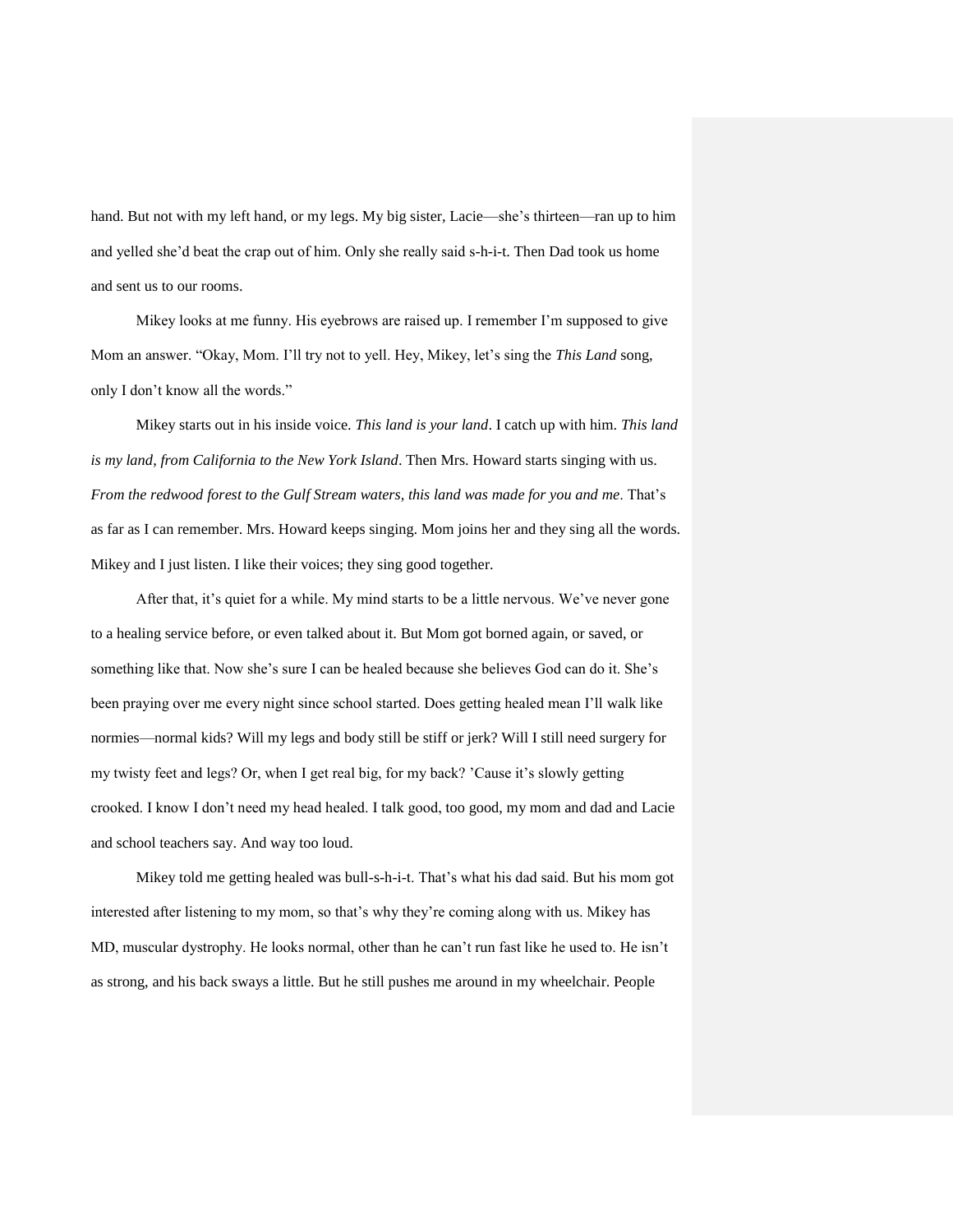with MD die young, usually when they're young-growed-up, like twenty or thirty. But sometimes they die just when they're teens. Like the age of his big brother Jon, he's nineteen. But not Lacie's age, she's thirteen. People with CP don't die young. Maybe Mikey should get healed before me.

Mikey and me met at camp. Lakeside Camp for Crippled Children. I was still eight, he was nine, and we were in Robin, the youngest boys' room. Mom was afraid to send me to camp. She said I was too young and too handicapped and two weeks was too long and the place was too old and the staff too unprepared. Everything was *too* wrong. But Dad said it would be a good experience for me. He told Mom the camp was highly recommended by my school's special ed director. He said she told him she didn't like the word crippled in the name, but the staff was great. So I went.

Mikey and me slept in old metal, hand-crank beds next to each other. It was his first time away from home, too. It was so gnarly! Mikey pushed me all over, even helped feed me sometimes. We were always together. Everybody called us the 'Robin Room Twins.' We loved each other so much. On the last morning, Mikey asked Grunt, one of the counselors, how far Northbrook, that's where Mikey lives, was from Lake Forest. That's where I live. "Well, I don't think it's very close," Grunt said.

"You mean we live a long ways from each other? When will we get to see each other again?" I was scared I wouldn't see Mikey ever again.

"Well, I bet your parents will send you both back here next summer. You'll see each other then. That's the fun of camp, seeing each other every year." Then Grunt moved our bags over to the pavilion where our parents would pick us up.